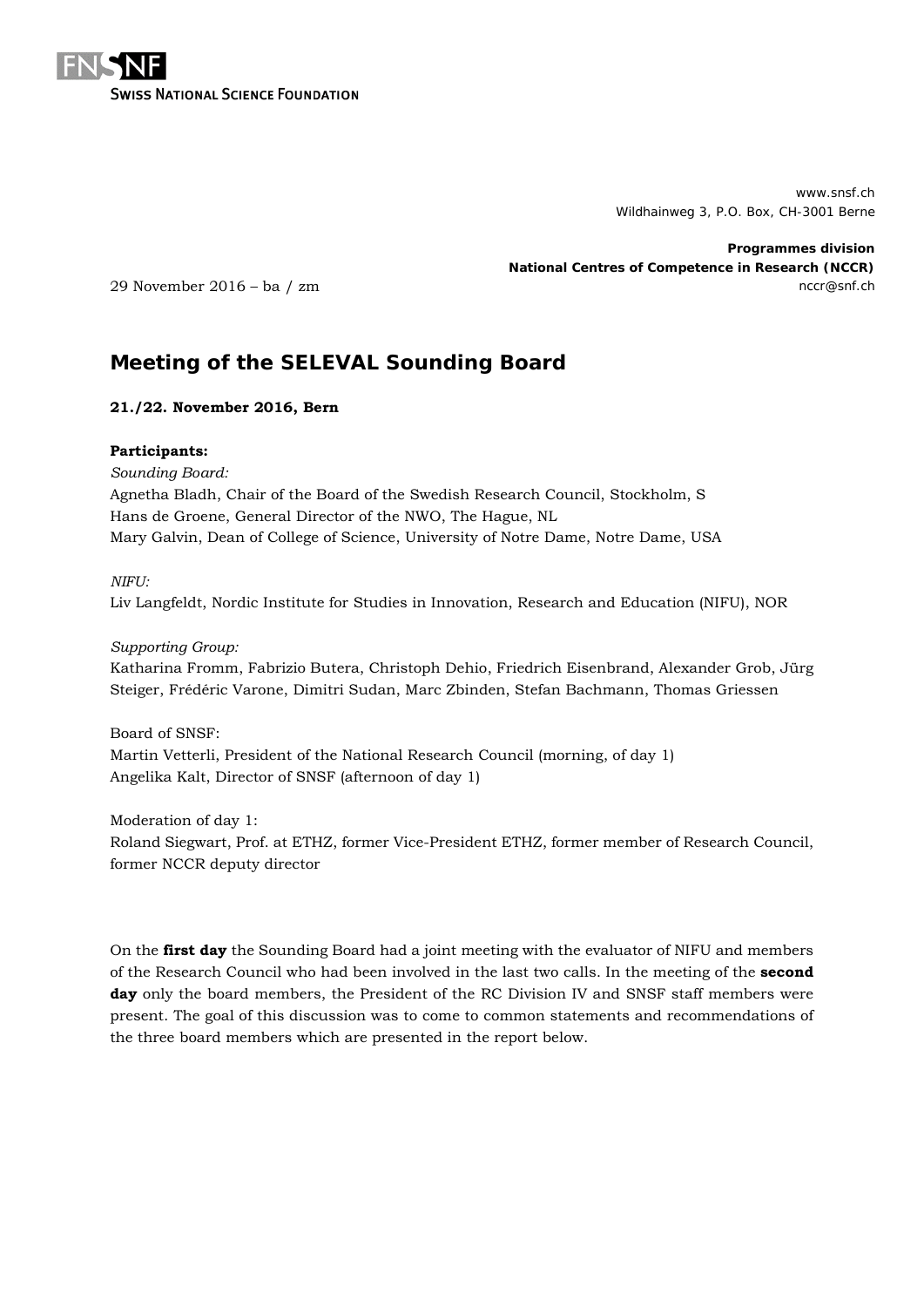## **1. General comments on the NCCR selection procedure**

After a thorough discussion of the selection procedures and the evaluation results, the board members came to the conclusion that the SNSF does a very good job with regard to the international standards of peer-review of large research programmes. The funding agency appears to have learnt from call to call. Documents and procedures have been improved and optimised constantly. Nevertheless, there are still some aspects which deserve adaptations. In the view of the Sounding Board, the main issues to be addressed are the transparency and the length of the procedure. The experts underlined that this is fine-tuning on a high quality level.

The Sounding Board members emphasized that the NCCRs are an excellent funding scheme. Its various features such as autonomy, long-term nature or structure-building ambitions are impressive and make it quite unique even at an international scale. One member summarised its impressions as follows: "It is a wonderful programme to be jealous of." Yet, this complexity makes the setup of an evaluation procedure a challenging task.

## **2. General comments on the evaluation by NIFU**

The board members appreciated the NIFU evaluation report as a very useful basis for making recommendations for improvements. It helped them a lot to understand how the evaluation and selection process worked, how the different stakeholders perceived it and which were the most sensitive issues. The Sounding board recommends NIFU to elaborate a bit more on the recommendation chapter. It noted that the recommendations by NIFU were better substantiated in the oral presentation than in the draft version of the report. Furthermore, the discussions between the RC, NIFU and the Sounding Board have highlighted the special importance of the Panel Chairs, and the general role of the Research Council in the decision process. The Sounding Board feels that this aspect should get some more emphasis in the report

The Sounding Board is convinced that the NIFU report together with their own statements and recommendations are a good basis for the SNSF to adapt the NCCR selection procedures. They commended the combination of the evaluation providing data and evidence and the "peer-review" approach with the Sounding Board.

# **3. NIFU results / recommendations and comments by the Sounding Board**

#### *Recommendation 1: Increase the number of experts per proposal*

Currently more external review effort is invested at the pre-proposal stage than for the full proposals. This should be changed because the hard decisions are made at the full proposal stage. The Sounding Board agreed that for each project there should be **at least 3 external reviews**. If these reviewers are not members of the panels (as at the preproposal stage), the number could even be increased. With a higher number of external reviews at hand, the SNSF could also consider to have only 3 thematically broader selection panels.

By systematically integrating members with management experience, the panels should be able to evaluate not only the scientific quality but also the structural and centre-related aspects. The interviews in the full proposal stage may become a bit longer. It can also be considered if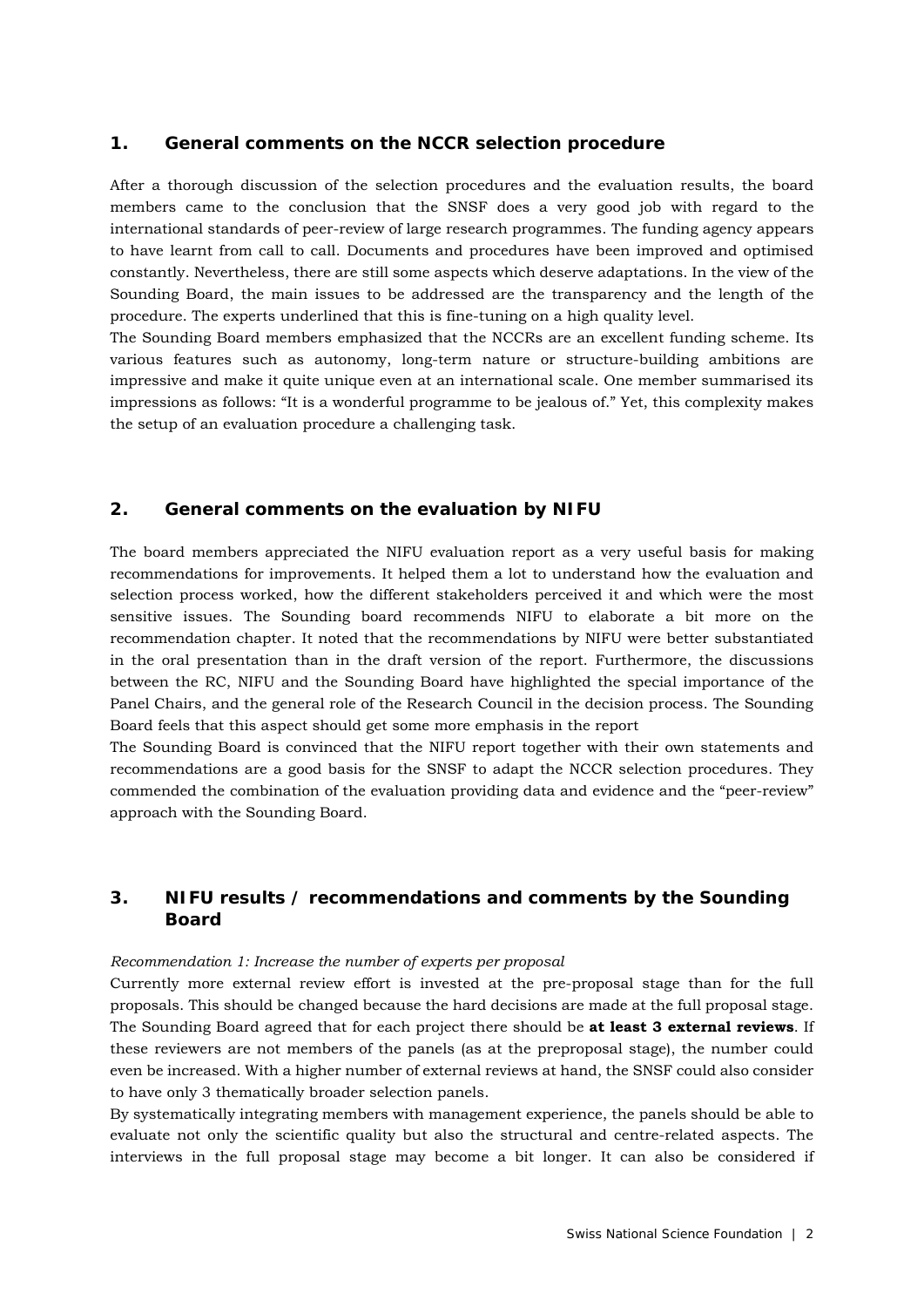representatives of the home institution should be part of the delegation of the applicants. Another solution could be a separate meeting with the home institution, where the main applicant also is present. Some funding agencies even make site visits during the selection process.

#### *Recommendation 2: Allow rebuttals from applicants*

The applicants should get the **opportunity to react to the written external reviews**. The opportunity for rebuttals can be granted at the pre-proposal stage, at the full proposal stage or even at both stages. Whether and at which moment rebuttals may be granted also depends on how the evaluation is set-up, for example with regard to the method of peer-review of the pre-proposals or whether the pre-proposal decisions are binding for the submission of full proposals Rebuttals on the full proposal level should preferably be submitted in writing before the panel meeting. They add to the quality and transparency of the process.

# *Recommendation 3: The assessments of the structural aspects have to be clarified and made more transparent.*

The NIFU reports shows that it was not clear to the applicants what the **role of the structural assessments** was and which actors made decisions based on the structural assessments at which moment in the procedure.

This raises several open questions: What is the intended role of the structural assessments for the selection decisions? Is there a need for a separate assessment of the structural aspects or can they also be assessed by the panel members? Do the structural aspects need to be evaluated both at the pre-proposal and at the full proposal stage? Should SNSF define clearer requirements and thresholds for the structural aspects?

The Sounding Board members see a clear need for clarification of the structural assessments and for a transparent communication about this issue to the applicants. These points should be made clear at the very beginning of the process, in the call. The board refrains from making concrete suggestions here, because a lot is depending on the science policy goals which are assigned to the NCCRs. But they all agree that the conformity of the NCCR proposals with the strategy of the Home Institutions must be an important criterion.

Along the same line, applicants and evaluation panel should be fully aware of the "management criteria" as for example the management structure, the integration planning and the management and leadership by the applicants.

#### *Recommendation 4: Clarify the need for ranking the full proposals*

The **need for a ranking of the proposals must be clarified** in advance as well as the role of the panels and of the Research Council in this process. The Sounding Board understands the difficulty to bring the results of the different panels into one ranking list. Science policy aspects would inevitably become part of this decision. However, considering all involved stakeholders and their ability to integrate the diverse criteria, the Research Council seems by far the most appropriate body to judge and rank the proposals. This means that it is the Sounding Board's opinion that the Council should not delegate too much of the selection to the home institution. And it should accompany the (possibly ranked) short list with an assessment on the criteria, on which the SERI will base its decision upon.

An additional idea would be to ask the universities to rank the supported proposals coming from their institution. However, this could generate too many tensions between the institutions and their applicants, as well as transferring peer review work from SNSF to institutions.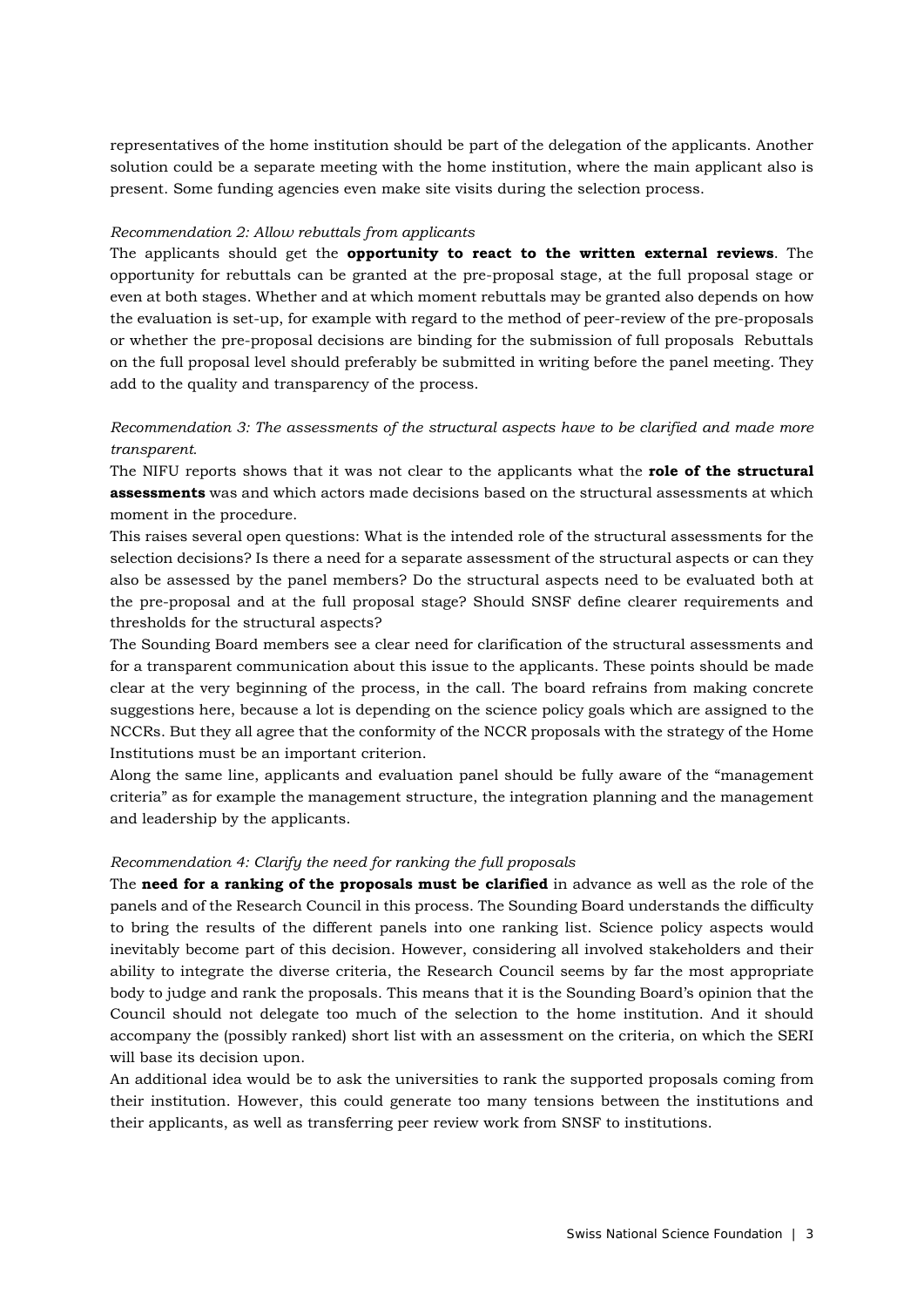#### *Recommendation 5: Shorten the time for the entire submission and review*

The Sounding Board members unanimously are of the opinion that the whole process between publication of the call and communication of the final decisions to the applicants takes too much time (30 months).

The Board members see several possible measures to **shorten the selection process**; they can be combined in various ways:

- Limit the number of pre-proposals: The SNSF should consider to give a maximum number of pre-proposals which can be supported per Home Institution. This maximum number could for instance correspond to the expected maximum number of new NCCRs that can be approved. (The Dutch NWO example is even stricter: For 6 new projects within a collaborative programme they set the limit per university to 4 applications). The limit should be the same for small and for big universities. The Sounding Board suggests that SNSF is launching a discussion with the institutions (Rector's Conference) to clarify how they could handle these stricter requirements for their internal pre-selection procedure.
- **Shorter pre-proposals**: The pre-proposals could be limited to the general vision, the coherent research programme for the first 4 years, the list of the Principle Investigators and their projects, and a chapter on organisation, management and leadership. The reduced number of topics to be treated in the pre-proposal will lead to a reduced list of criteria for this first selection step. Since shorter pre-proposals may raise the number of submissions, this measure may be combined with the limitation of applications per institution (see above).
- **Pre-proposal panel**: The appointment of one broad interdisciplinary panel should not be changed. To ask for letters of intent before the formal submission of the pre-proposals could help to have sufficient time to search for suitable experts. The need for additional external written reviews is depending on the size of the pre-proposals and the applied review criteria. In the case of quite short submissions, each external reviewer should receive several pre-proposals to allow for cross-comparison. The ABC-decisions could be made binding for the submission of a full proposal. However, the data of the past NCCR calls shows that there were always some B-pre-proposals which succeeded in the end. At least the C-rated pre-proposals could be formally rejected. Reviews from the pre-proposal panel should be made available to the full proposal panel in order to avoid inconsistent feedback.
- **Reduce preparation time for the applicants:** Compared to funding agencies in other countries, the SNSF is quite generous with respect to the time they grant to the applicants for the preparation of their submissions. The preparation time may be cut at both stages.

The Sounding Board added the following points:

#### *Recommendation 6: Increase transparency wherever possible at all stages of the process*

It is evident that a decision process of that length and with so many involved actors has a need for the **highest possible transparency**. The NIFU surveys and interviews show that the steps before the submission (pre-selection by Home Institutions) and after the decision on the shortlist by the SNSF (assessment and final decision by the federal authorities) are perceived as particularly nontransparent by the applicants. The board members were surprised that the final decisions are taken in the ministry. Such a procedure is considered highly unusual for a scientific programme